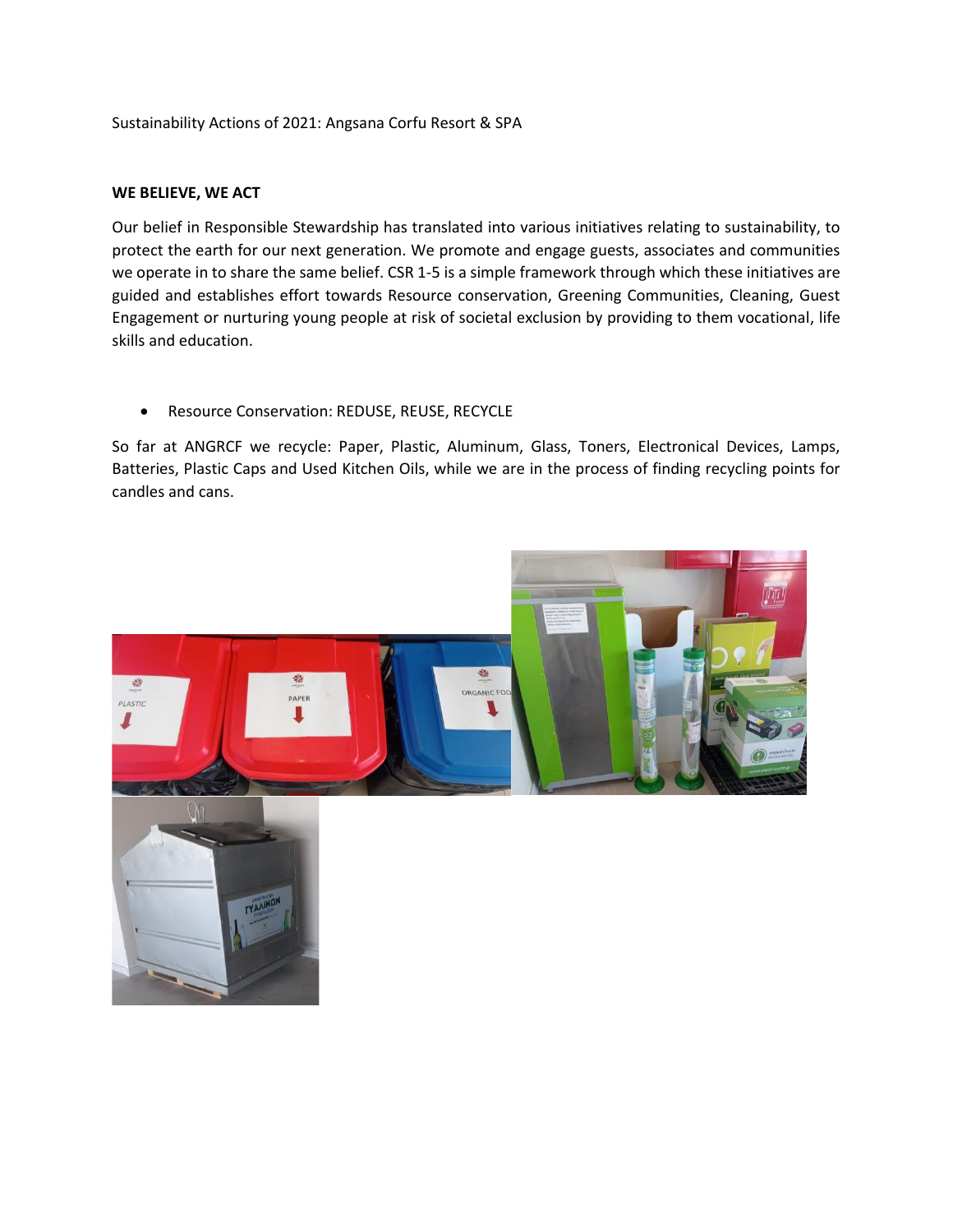• Resource Conservation: Eliminate Plastic

In ANGRCF we strive to eliminate every source of plastic in our property, either used by our guests or our associates.

Main actions we have done so far: Tetra pack water bottles for the guests, ecofriendly bamboo made Angsana Corfu pens, cardboard lunch boxes for guests, glass cups and glasses on our staff canteen and elimination of single-use plastics

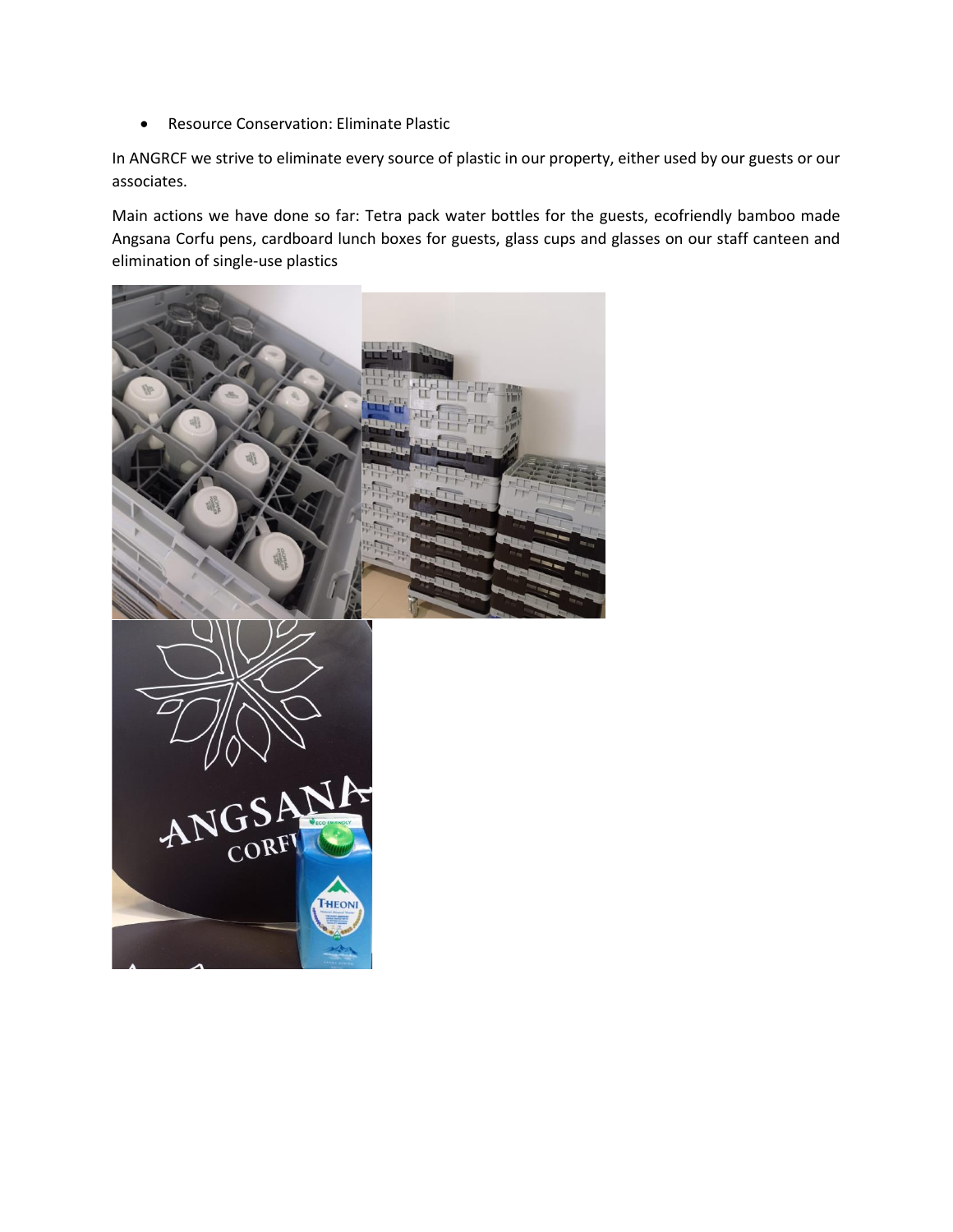• Environment Protection: Beach Clean Ups to grow our associates' environmental awareness and establish a stronger bond between us



• Green Rooftops: Our villas architecture design is according to a "We Go Green" spirit. Many of our villas have a green ceiling planted with herbs and spices, which are also a source of natural cooking ways for our chefs, who use them for creating extraordinary dishes – fresh from our garden – for our guests.



• Olive Tree Planting: "Embracing the Environment, Empowering the People"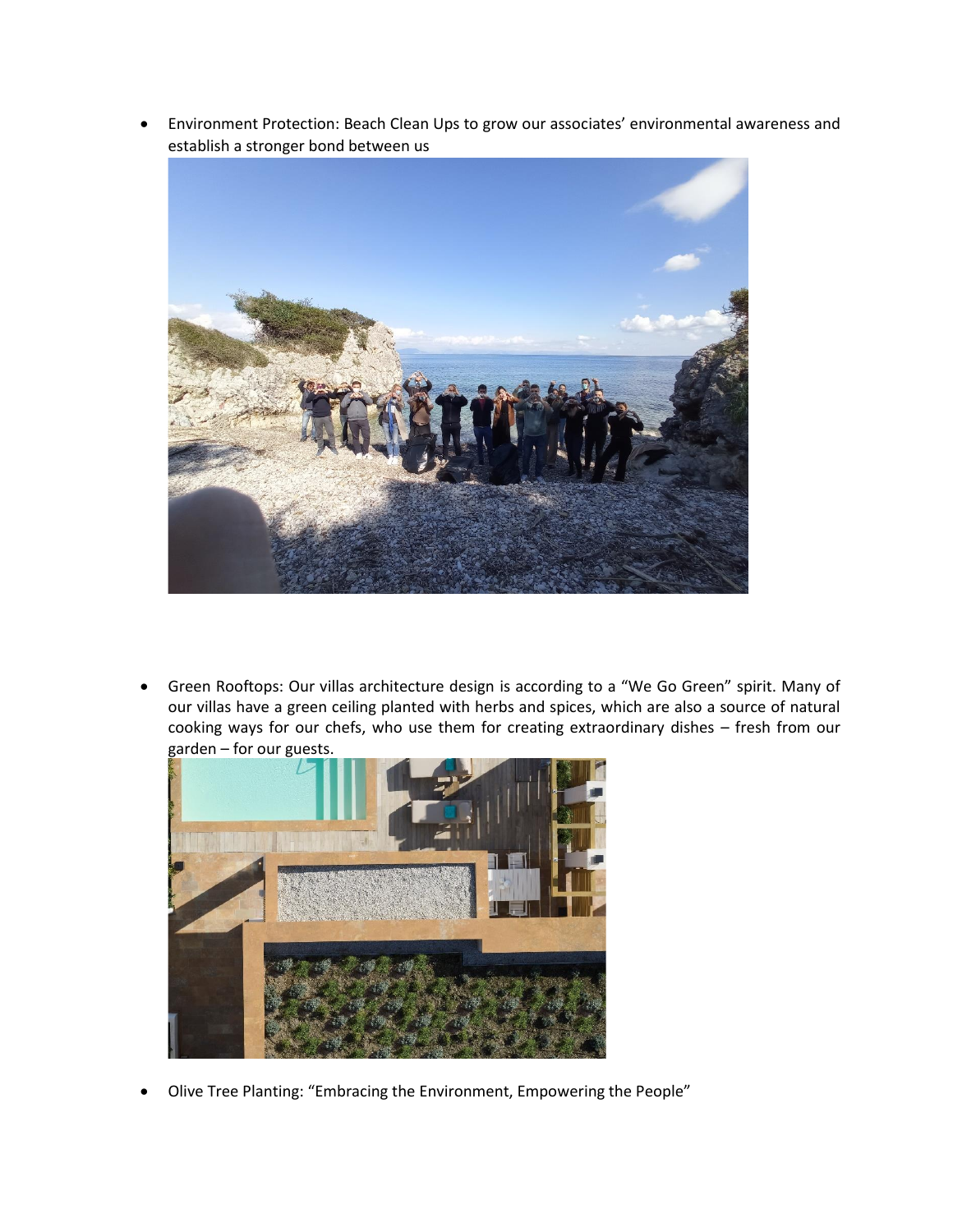During July we gave back to Planet Earth by planting 60 Olive Trees around our premises which we will grow into beautiful trees, will give us fruits, and will boost our environment in a period when a lot of wildfires are breaking out.



• Eco-handcrafts for Guest Engagement: Our little humans our encouraged to reproduce a greener attitude and behavior through crafting ecological handcrafts using recyclable products, such as painting on recyclable paper etc.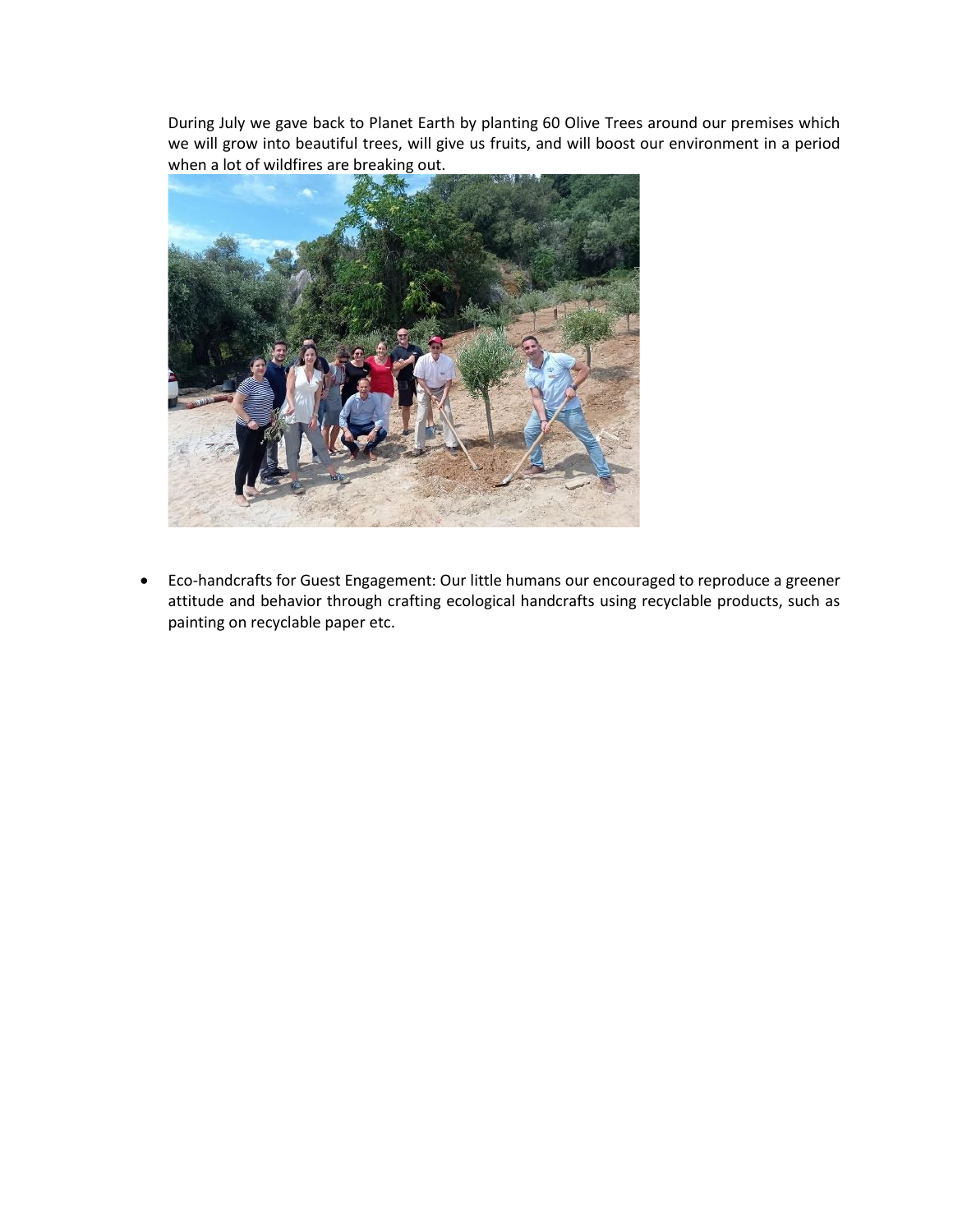